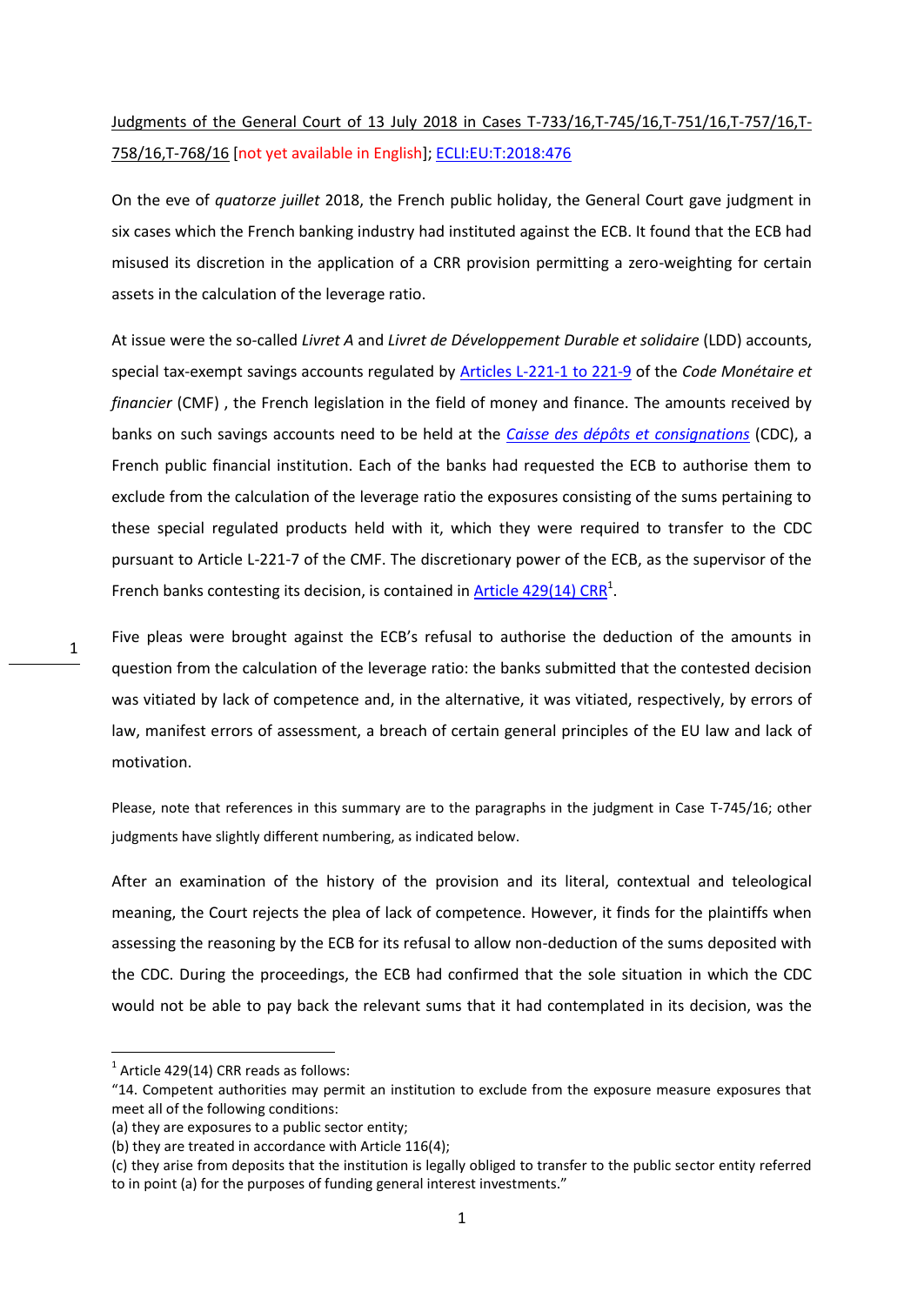default of the French State. The Court found that "the ECB cannot rely on grounds rendering practically inapplicable in practice the possibility offered by Article 429(14) [CRR], without depriving that provision of any useful effect and misunderstanding the objectives that led to its introduction" (paragraph 76). By so deciding, the ECB had excluded from the benefit of Article 429 (14) the very exposures to the CDC covered by this provision. Moreover, it was clear to the Court "that the ECB merely pointed out the mere possibility of a default by the French State without examining the plausibility thereof" (paragraph 87). "[T]o the extent that the ECB has not examined the likelihood of a default by the French State, the emphasis in [its decision] on the [banks'] volume of exposures to the CDC cannot, in itself, justify the inclusion of those exposures in the calculation of the leverage ratio", since "[t]hat volume can only be relevant in the event that, by reason of a default by the French State, the [banks] cannot obtain from the CDC the sums transferred in respect of the regulated savings and should resort to forced sales of assets" (paragraph 88). The ECB's "reasoning that excludes, in fact, any possibility of granting a request based on Article 429 (14) [CRR]" (paragraph 91) makes the decision vitiated by an error of law.

The Court then analyses the risk against which the leverage ratio seeks to protect, namely a shortage of liquidity which would lead a bank to fire sales of its assets. In the context of the different approach between the applicants and the ECB of the diverse periods of repayment of the funds (by the CDC to a French bank, and by a French bank to a saver), the Court refers to the [Commission's](https://eur-lex.europa.eu/legal-content/EN/TXT/PDF/?uri=CELEX:32015R0061&from=EN)  [Delegated Regulation on the Liquidity Coverage Ratio](https://eur-lex.europa.eu/legal-content/EN/TXT/PDF/?uri=CELEX:32015R0061&from=EN) (LCR)<sup>2</sup>. This legal act permits banks, with supervisory approval, to exclude from the LCR "interdependent inflows" that are received within 10 days and have been guaranteed by the central government of a Member State (Article 26). The ECB's apparent "grant of the benefit of Article 26 of [Delegated Regulation 2015/61] to the cash inflows and outflows related to CDC exposures is equivalent to an acknowledgment by the ECB that the period likely to separate them is not at the origin of a liquidity risk". Once the ECB recognizes that the period of time that separates these flows does not involve a liquidity risk, this undermines the ECB's reliance on this very element in its approach to the leverage ratio. The ECB has committed a manifest error and, moreover, has failed as good administrator (the principle of good administration)<sup>3</sup> since, as the Court sets out in paragraphs 105-109, "the ECB, in the contested decision, did not carry out a detailed examination of the characteristics of regulated savings products, but merely indicated in an abstract manner the risks involved in the period for adjusting

**.** 

<sup>&</sup>lt;sup>2</sup> Commission Delegated Regulation (EU) 2015/61 of 10 October 2014 to supplement Regulation (EU) No 575/2013 of the European Parliament and the Council with regard to liquidity coverage requirement for Credit Institutions, OJ L 11/1, 17.1.2015.

<sup>&</sup>lt;sup>3</sup> Guaranteed by Article 41 of the *Charter of Fundamental Rights of the European Union*, not relied on by parties in this case or referred to by the Court.